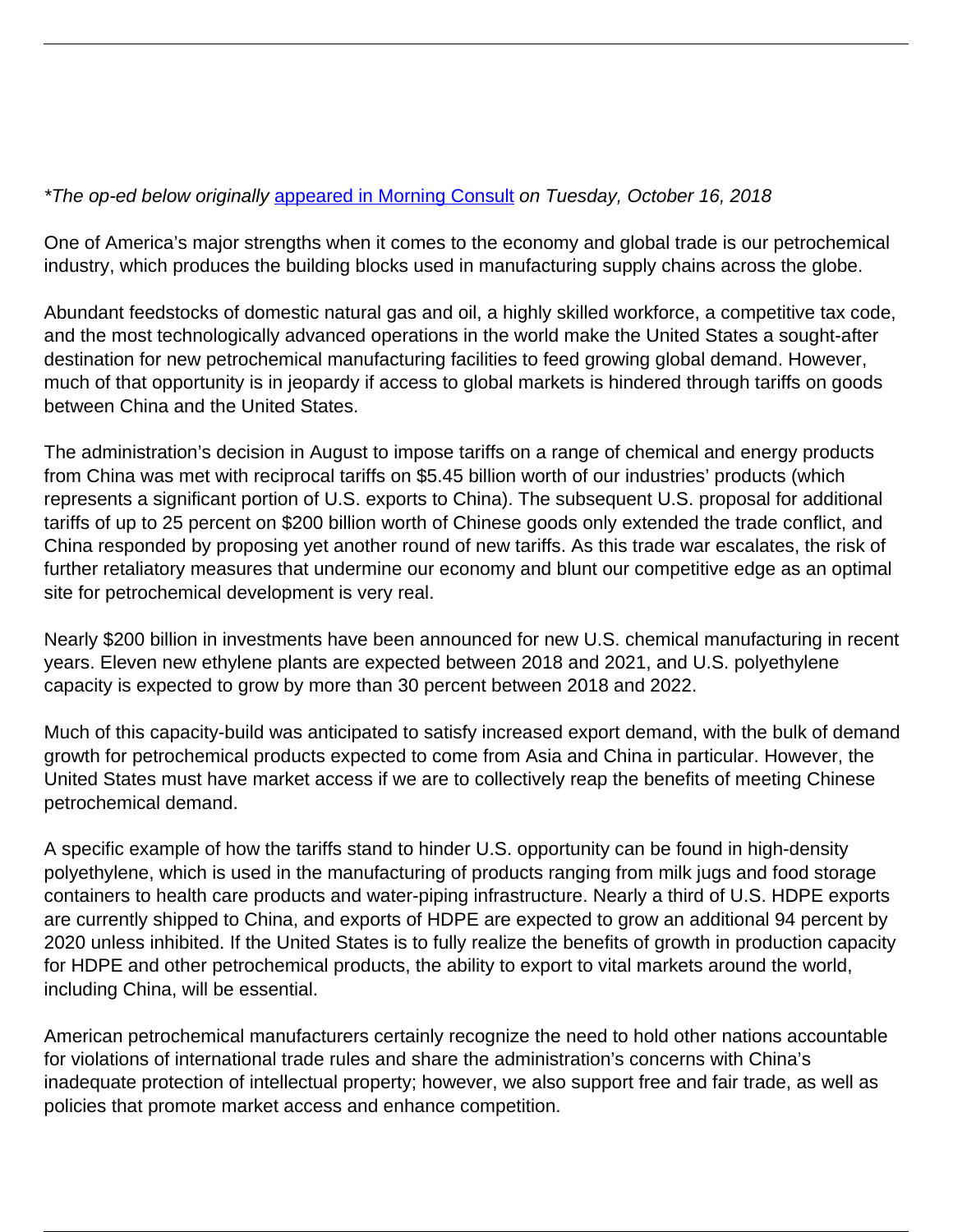Simply put, the U.S. refining and petrochemical industry does not require protective tariffs, and in fact, such tariffs put major investments in U.S. petrochemical projects at risk to the extent they result in the imposition of retaliatory tariffs by China. The best way to support U.S. manufacturing is to ensure global



markets remain open and competitive for U.S. businesses.

Print as PDF:

**Topics** 

**[Markets & Supply](/topic/markets-supply)** 

[U.S. Resources](/topic/us-resources)